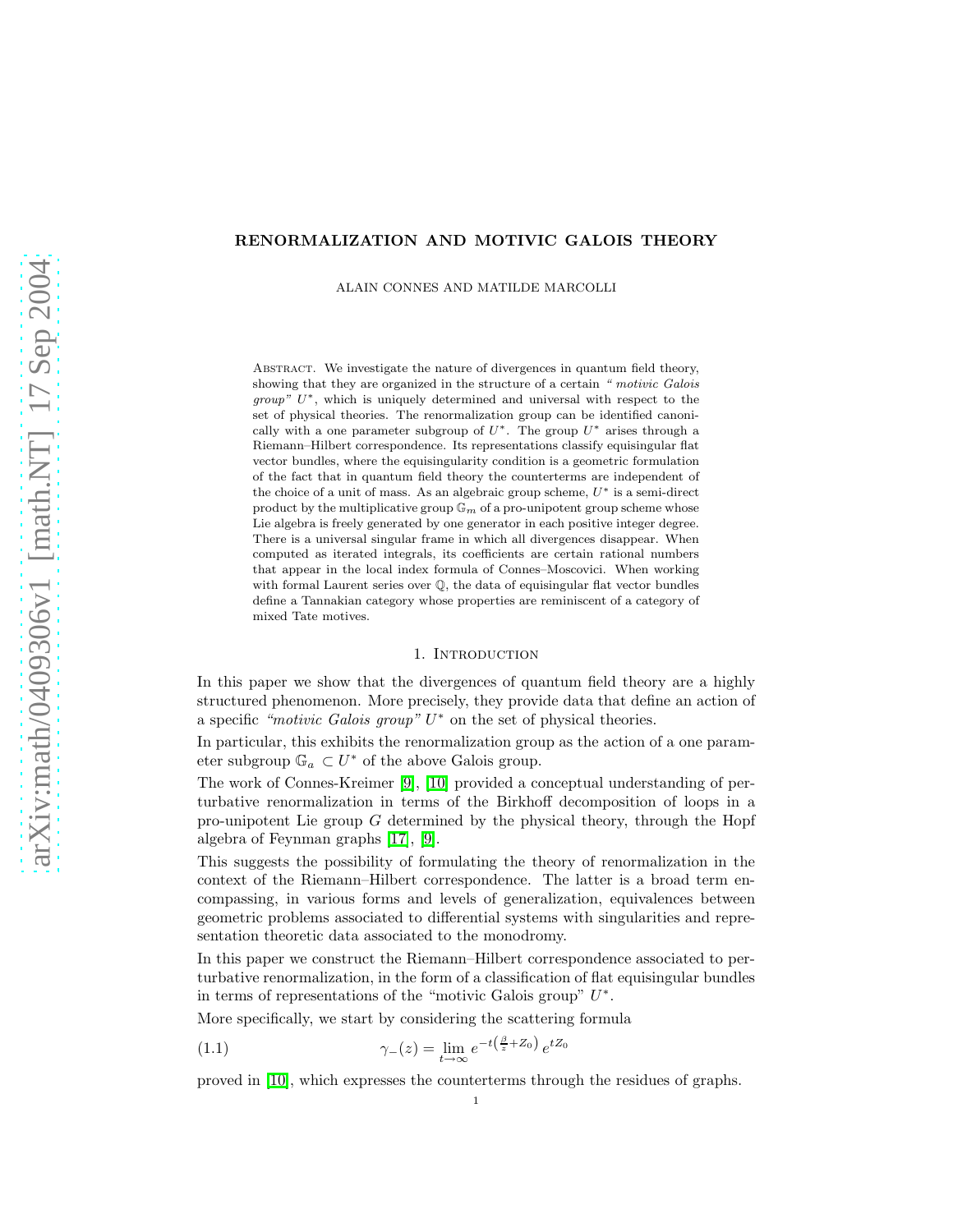#### 2 CONNES AND MARCOLLI

We re-express this formula in terms of the time ordered exponential of physicists (also known as expansional in mathematical terminology). The expression in expansional form can be recognized as solution of a differential system. This identifies a class of connections naturally associated to the differential of the regularized quantum field theory viewed as a function of the complexified dimension. The physics input that the counterterms are independent of the additional choice of a unit of mass translates, in geometric terms, into the notion of equisingularity for these connections.

Thus, the geometric problem consists of the classification of "equisingular" G-valued flat connections on the total space  $B$  of a principal  $\mathbb{G}_m\text{-bundle over an infinitesimal}$ punctured disk  $\Delta^*$ . An equisingular connection is a  $\mathbb{G}_m$ -invariant G-valued connection, singular on the fiber over zero, and satisfying the following property: the equivalence class of the singularity of the pullback of the connection by a section of the principal  $\mathbb{G}_m$ -bundle only depends on the value of the section at the origin. This classification problem stems directly from the divergences of the physical theory at the dimension D where one would like to do physics<sup>1</sup>. The base  $\Delta^*$  is the space of complexified dimensions around D. The fibers of the principal  $\mathbb{G}_m$ -bundle B describe the arbitrariness in the normalization of integration in complexified dimension  $z \in \Delta^*$ , in the commonly used regularization procedure known as Dim-Reg (dimensional regularization). The  $\mathbb{G}_m$ -action corresponds to the rescaling  $\hbar \partial/\partial \hbar$ . The group  $G$  is the pro-unipotent Lie group whose Hopf algebra is the Hopf algebra of Feynman graphs of [\[17\]](#page-14-1), [\[9\]](#page-13-0).

On the other side of our Riemann–Hilbert correspondence, the representation theoretic setting equivalent to the classification of equisingular flat connections is provided by representations  $U^* \to G^*$ , where  $U^*$  is a universal group, unambiguously defined independently of the physical theory. The group  $G^*$  is the semi-direct product of G by the action of the grading  $\theta_t$ , as in [\[10\]](#page-14-0). We give an explicit description of  $U^*$  as the semi-direct product by its grading of the graded pro-unipotent Lie group  $U$  whose Lie algebra is the free graded Lie algebra

$$
\mathcal{F}(1,2,3,\cdots)\bullet
$$

generated by elements  $e_{-n}$  of degree  $n, n > 0$ .

Thus, there are three different levels at which Hopf algebra structures enter the theory of perturbative renormalization. First, there is Kreimer's Hopf algebra of rooted trees [\[17\]](#page-14-1), which is adapted to the specific physical theory by decorations of the rooted trees. There is then the Connes–Kreimer Hopf algebra of Feynman graphs, which is dependent on the physical theory by construction, but which does not require decorations. There is then the algebra associated to the group  $U^*$ , which is universal with respect to the set of physical theories.

We then construct a specific universal singular frame on principal U-bundles over B. When using in this frame the dimensional regularization technique of QFT, all divergences disappear and one obtains a finite theory, which only depends upon the choice of a local trivialization for the principal  $\mathbb{G}_m$ -bundle B.

The coefficients of the universal singular frame, written out in the expansional form, are the same that appear in the local index formula of Connes–Moscovici [\[12\]](#page-14-2). In particular, they are rational numbers. This means that we can view equisingular

<sup>&</sup>lt;sup>1</sup>We may assume  $D = 4$  (no strings attached).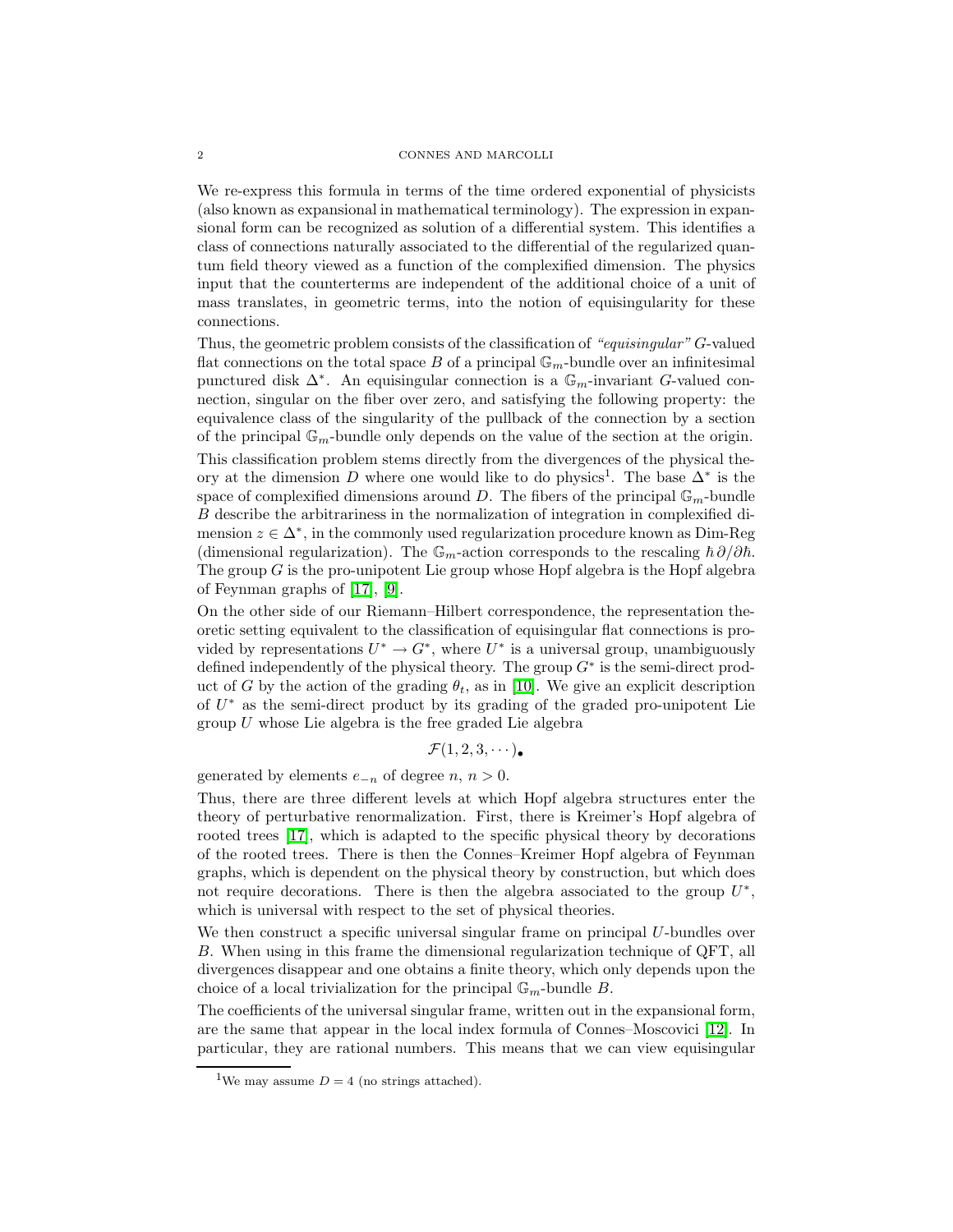flat connections on finite dimensional vector bundles as endowed with arithmetic structure. We show that they can be organized into a Tannakian category with a natural fiber functor to the category of vector spaces, over any field of characteristic zero. The Tannakian category obtained this way is equivalent to the category of finite dimensional representations of the affine group scheme  $U^*$ , which is uniquely determined by this property.

Closely related group schemes appear in motivic Galois theory and  $U^*$  is for instance abstractly (but non-canonically) isomorphic to the motivic Galois group  $G_{\mathcal{M}_T}(\mathcal{O})$ ([\[13\]](#page-14-3), [\[14\]](#page-14-4)) of the scheme  $S_4 = \text{Spec}(\mathcal{O})$  of 4-cyclotomic integers,  $\mathcal{O} = \mathbb{Z}[i][\frac{1}{2}]$ .

The natural appearance of the "motivic Galois group"  $U^*$  in the context of renormalization confirms a suggestion made by Cartier in [\[4\]](#page-13-1), that in the Connes–Kreimer theory of perturbative renormalization one should find a hidden "cosmic Galois group" closely related in structure to the Grothendieck–Teichm¨uller group. The question of relations between the work of Connes–Kreimer, motivic Galois theory, and deformation quantization was further emphasized by Kontsevich in [\[16\]](#page-14-5). At the level of the Hopf algebra of rooted trees, relations between renormalization and motivic Galois theory were also investigated by Goncharov in [\[15\]](#page-14-6).

The "motivic Galois group"  $U$  acts on the set of dimensionless coupling constants of physical theories, through the map of the corresponding group  $G$  to formal diffeomorphisms constructed in [\[10\]](#page-14-0).

This also realizes the hope formulated in [\[6\]](#page-13-2) of relating concretely the renormalization group to a Galois group. Here we are dealing with the Galois group dictated by renormalization and the renormalization group appears as a canonical one parameter subgroup  $\mathbb{G}_a \subset U$ .

These facts altogether indicate that the divergences of Quantum Field Theory, far from just being an unwanted nuisance, are a clear sign of the presence of totally unexpected symmetries of geometric origin. This shows, in particular, that one should understand how the universal singular frame "renormalizes" the geometry of space-time using the Dim-Reg scheme and the universal counterterms.

# 2. Expansional form of the counterterms

<span id="page-2-0"></span>The following discussion will be quite general. We let  $G$  be a complex graded prounipotent Lie group,  $\mathfrak{g} =$  Lie G its Lie algebra, and  $\theta_t = e^{tY}$  the one parameter group of automorphisms implementing the grading  $Y$ . We assume that the grading Y is integral and strictly positive.

We let  $G^*$  be the semi-direct product

$$
(2.1) \tG^* = G \rtimes_{\theta} \mathbb{R}
$$

of G by the action of the grading  $\theta_t$ , hence the Lie algebra of  $G^*$  has an additional generator  $Z_0$ , such that

$$
[Z_0, X] = Y(X) \qquad \forall X \in \text{Lie } G.
$$

We let  $H$  be the commutative Hopf algebra of coordinates on  $G$ . For any unital algebra A over  $\mathbb C$ , we let  $G(A)$  be the group of points of G over A *i.e.* of homomorphisms

$$
\mathcal{H} \to A \, ,
$$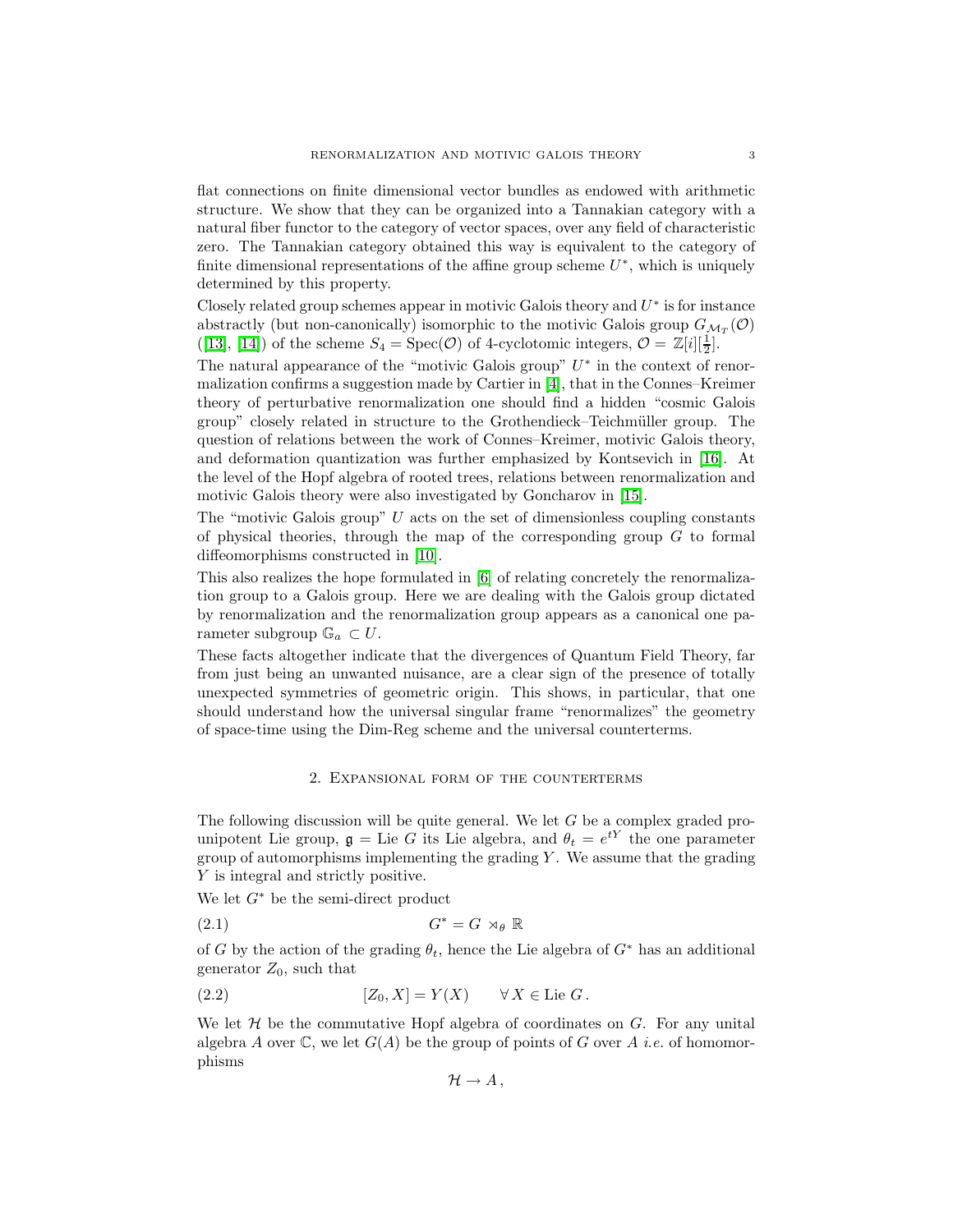with the product coming from the coproduct of  $H$ .

We identify the elements of the Lie algebra  $\mathfrak{g} =$  Lie G with linear forms L on  $\mathcal H$ such that

$$
L(X Y) = L(X) \varepsilon(Y) + \varepsilon(X) L(Y), \quad \forall X, Y \in \mathcal{H},
$$

where  $\varepsilon$  is the augmentation of  $H$ , playing the role of the unit in the dual algebra. More generally, for any unital algebra A over  $\mathbb C$ , one defines  $\mathfrak{g}(A)$  as the Lie algebra of linear maps  $\mathcal{H} \to A$ , fulfilling the above derivation rule.

<span id="page-3-0"></span>In [\[10\]](#page-14-0) a complete characterization is given of those G-valued loops  $\gamma_\mu(z)$  satisfying the properties

<span id="page-3-1"></span>(2.3) 
$$
\gamma_{e^t\mu}(z) = \theta_{tz}(\gamma_\mu(z)) \qquad \forall \, t \in \mathbb{R},
$$

(2.4) 
$$
\frac{\partial}{\partial \mu} \gamma^-_{\mu}(z) = 0.
$$

Here  $\gamma_{\mu}^{-}$  is the negative part of the Birkhoff decomposition

(2.5) 
$$
\gamma_{\mu}(z) = \gamma_{\mu}^{-}(z)^{-1} \gamma_{\mu}^{+}(z) \qquad z \in \partial \Delta,
$$

where  $\gamma^+_\mu$  and  $\gamma^-_\mu$  extend to holomorphic maps on  $\Delta$  and  $\mathbb{P}^1(\mathbb{C}) \setminus \{0\}$ , respectively. In this Birkhoff decomposition  $\gamma^+_\mu$  provides the renormalized values at D and  $\gamma^-_\mu$ provides the counterterms for the renormalization procedure of quantum field theory  $(cf. [10])$  $(cf. [10])$  $(cf. [10])$ . The properties  $(2.3)$  and  $(2.4)$  originate from physical considerations, namely from the fact that the counterterms are independent of the choice of the mass scale parameter  $\mu$  (*cf.* [\[5\]](#page-13-3) 7.1.4 p. 170).

We can regard the  $\gamma_{\mu}$  as elements of  $G(K)$ , where we let K be the field  $\mathbb{C}(\{z\})$  of convergent Laurent series in z.

Given a  $\mathfrak{g} =$  Lie G-valued smooth function  $\alpha(t)$  where  $t \in [a, b] \subset \mathbb{R}$  is a real parameter, one defines the expansional  $(cf. [1])$  $(cf. [1])$  $(cf. [1])$ , or time ordered exponential, by the equality

(2.6) 
$$
\mathrm{Te}^{\int_{a}^{b} \alpha(t) dt} = 1 + \sum_{1}^{\infty} \int_{a \leq s_{1} \leq \cdots \leq s_{n} \leq b} \alpha(s_{1}) \cdots \alpha(s_{n}) \prod ds_{j},
$$

where the product comes from the coproduct in  $H$ .

This defines an element of  $G(\mathbb{C})$ , which is the value  $A(b)$  at b of the unique solution  $A(t)$  with  $A(a) = 1$  at  $t = a$  of the differential equation

$$
(2.7) \t\t dA(t) = A(t) \alpha(t) dt.
$$

The basic property of the expansional is the identity

(2.8) 
$$
Te^{\int_a^c \alpha(t) dt} = Te^{\int_a^b \alpha(t) dt} Te^{\int_b^c \alpha(t) dt}.
$$

With this notation, we can rewrite the scattering formula  $(1.1)$  as follows.

<span id="page-3-2"></span>**Theorem 2.1.** Let  $\gamma_{\mu}(z)$  be a family of G-valued loops fulfilling [\(2.3\)](#page-3-0) and [\(2.4\)](#page-3-1). Then there exists uniquely  $\beta \in \mathfrak{g}$  and a loop  $\gamma_{\text{reg}}(z)$  regular at  $z = 0$  such that

(2.9) 
$$
\gamma_{\mu}(z) = \mathrm{Te}^{-\frac{1}{z}\int_{\infty}^{-z\log\mu}\theta_{-t}(\beta)\,\mathrm{d}t}\,\theta_{z\log\mu}(\gamma_{\mathrm{reg}}(z)).
$$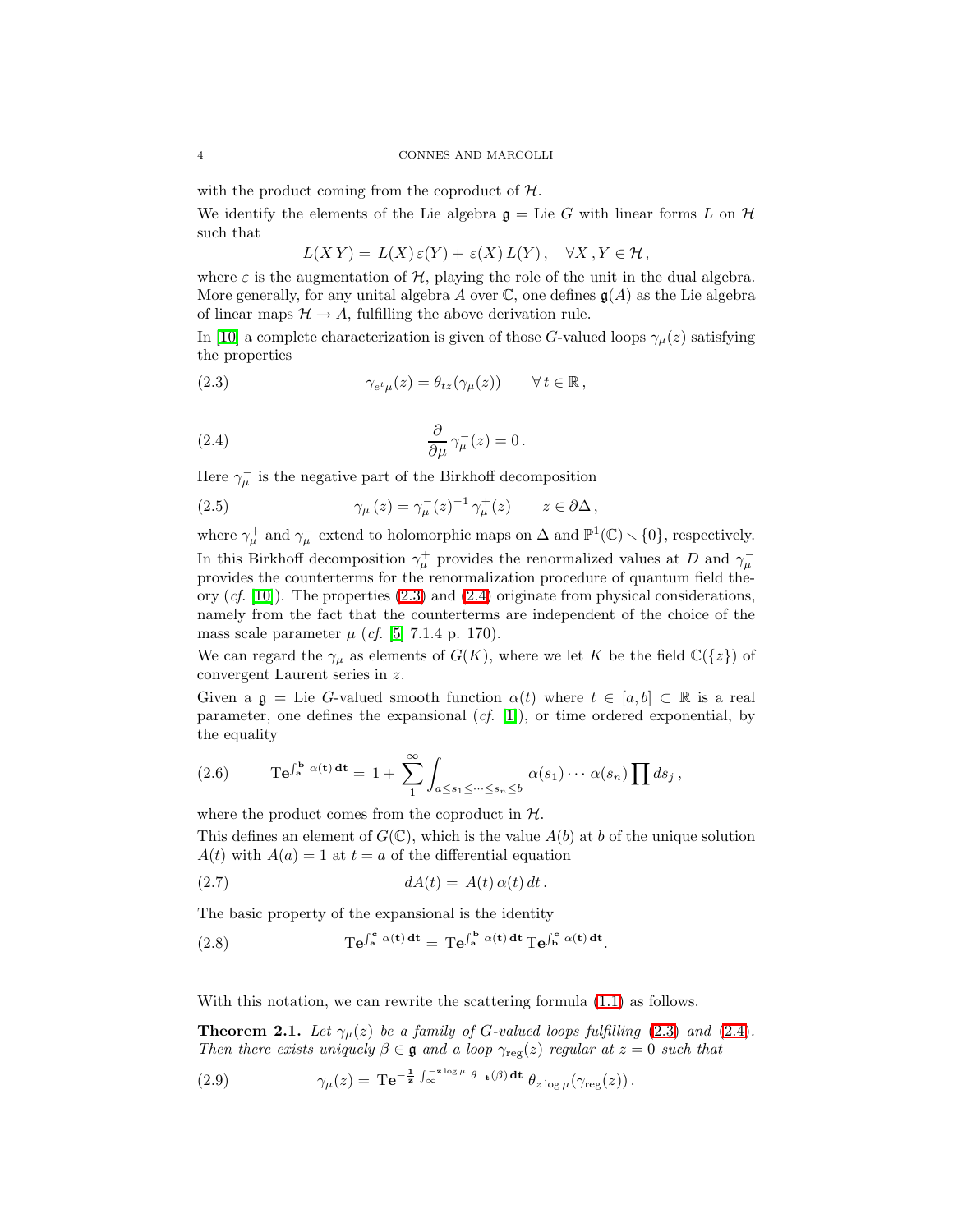Conversely, given any  $\beta$  and any regular loop  $\gamma_{\text{rec}}(z)$ , the expression [\(2.9\)](#page-3-2) gives a solution to equations  $(2.3)$  and  $(2.4)$ .

The Birkhoff decomposition of the loop  $\gamma_{\mu}(z)$  of [\(2.9\)](#page-3-2) is given by

(2.10) 
$$
\gamma^+_{\mu}(z) = \mathbf{T} \mathbf{e}^{-\frac{1}{z} \int_0^{-z \log \mu} \theta_{-\mathbf{t}}(\beta) \, \mathbf{dt}} \theta_{z \log \mu}(\gamma_{\text{reg}}(z)),
$$

$$
\gamma^-_{\mu}(z) = \mathbf{T} \mathbf{e}^{-\frac{1}{z} \int_0^{\infty} \theta_{-\mathbf{t}}(\beta) \, \mathbf{dt}}.
$$

## 3. Local equivalence of meromorphic connections

We consider the local behavior, on an infinitesimal punctured disk  $\Delta^*$  centered at  $z = 0$ , of solutions of G-differential systems.

As above, we work with convergent Laurent series. Namely, we let K be the field  $\mathbb{C}({z})$  of convergent Laurent series in z and  $O \subset K$  be the subring of series without a pole at 0. The field K is a differential field and we let  $\Omega^1$  be the 1-forms on K with

$$
d: K \to \Omega^1
$$

the differential,  $df = \frac{df}{dz} dz$ .

A connection on the trivial principal G-bundle  $P = \Delta^* \times G$  is specified by the restriction of the connection form to  $\Delta^* \times 1$ , *i.e.* by a g-valued 1-form  $\omega$  on  $\Delta^*$ . We let  $\Omega^1(\mathfrak{g})$  denote  $\mathfrak{g}\text{-valued 1-forms on }\Delta^*$ , so that every element of  $\Omega^1(\mathfrak{g})$  is of the form  $A dz$  with  $A \in \mathfrak{g}(K)$ .

<span id="page-4-2"></span>The operator

<span id="page-4-3"></span>(3.1) 
$$
D: G(K) \to \Omega^1(\mathfrak{g}) \quad Df = f^{-1} df
$$

satisfies

(3.2) 
$$
D(fh) = Dh + h^{-1} Dfh.
$$

We consider differential equations of the form

$$
(3.3) \tDf = \omega,
$$

<span id="page-4-1"></span>where  $\omega \in \Omega^1(\mathfrak{g})$  specifies the connection on the trivial principal G-bundle.

**Definition 3.1.** We say that two connections  $\omega$  and  $\omega'$  are equivalent iff

$$
(3.4) \t\t \t\t \t\t \omega
$$

<span id="page-4-0"></span> $' = Dh + h^{-1}\omega h,$ 

for some  $h \in G(O)$ .

This simply identifies connections that differ by a change of local frame, given by a G-valued map regular in  $\Delta$ .

By construction, the group G is a projective limit of linear algebraic groups  $G_i$ whose Hopf algebras are finitely generated graded Hopf subalgebras  $\mathcal{H}_i \subset \mathcal{H}$ . Given  $\omega \in \Omega^1(\mathfrak{g})$ , its projections  $p_i(\omega) \in \Omega^1(\mathfrak{g}_i)$  have a positive radius of convergence  $\rho_i > 0$ . Thus, for a choice of a base point  $z_0 \neq 0$  with  $|z_0| < \rho_i$ , we obtain the monodromy in the form

$$
(3.5) \t\t\t M = \mathrm{Te}^{\int_0^1 \mathbf{c}^*(\omega)},
$$

where  $c(t)$  is a simple closed path of winding number one in the punctured disk of radius  $\rho_i$ , with endpoints  $c(0) = z_0 = c(1)$ .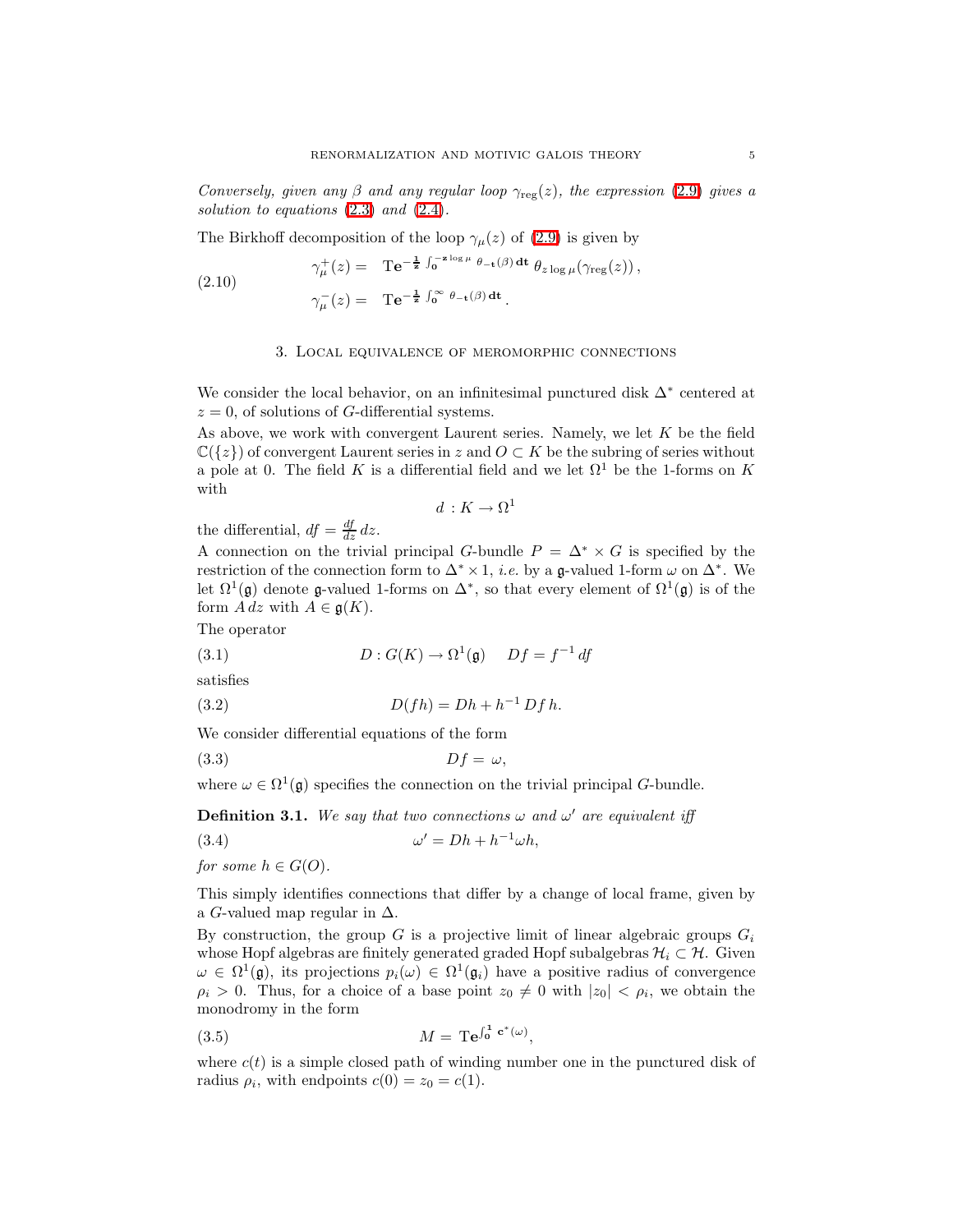When passing to the projective limit, one has to take care of the change of base point, but the triviality of the monodromy,  $M = 1$ , is a well defined condition. It ensures the existence of solutions  $f \in G(K)$  for equation [\(3.3\)](#page-4-0).

A solution f of  $(3.3)$  defines a G-valued loop. By our assumptions on G, any  $f \in G(K)$  has a unique Birkhoff decomposition of the form

$$
(3.6) \t\t f = (f^-)^{-1}f^+,
$$

with

$$
f^+ \in G(O)\,, \quad f^- \in G(\mathcal{Q})
$$

where  $O \subset K$  is the subalgebra of regular functions and  $\mathcal{Q} = z^{-1} \mathbb{C}([z^{-1}])$ . Since Q is not unital one needs to be more precise in defining  $G(\mathcal{Q})$ . Let  $\tilde{\mathcal{Q}} = \mathbb{C}([z^{-1}])$ and  $\varepsilon_1$  its augmentation. Then  $G(\mathcal{Q})$  is the subgroup of  $G(\tilde{\mathcal{Q}})$  of homomorphisms  $\phi : \mathcal{H} \mapsto \mathcal{Q}$  such that  $\varepsilon_1 \circ \phi = \varepsilon$  where  $\varepsilon$  is the augmentation of  $\mathcal{H}$ .

<span id="page-5-0"></span>**Proposition 3.2.** Two connections  $\omega_1$  and  $\omega_2$  with trivial monodromy are equivalent iff solutions  $f_j$  of  $Df = \omega_j$  have the same negative part in the Birkhoff decomposition,

$$
f_1^- = f_2^- \, .
$$

# 4. Classification of equisingular flat connections

<span id="page-5-1"></span>We now modify the geometric setting of the previous section, by introducing a principal  $\mathbb{G}_m$ -bundle

(4.1) G<sup>m</sup> → B → ∆ ,

over the infinitesimal disk ∆. We let

$$
b \mapsto w(b) \quad \forall w \in \mathbb{C}^*
$$

denote the action of the multiplicative group  $\mathbb{G}_m = \mathbb{C}^*$ . We let  $\pi : B \to \Delta$  be the projection, with

$$
V = \pi^{-1}(\{0\}) \subset B
$$

the fiber over  $0 \in \Delta$  and  $y_0 \in V$  a base point. We let  $B^* \subset B$  denote the complement of V.

We consider again a group  $G$  as above, with grading Y. We can then view the trivial principal G-bundle  $P = B \times G$  as equivariant with respect to  $\mathbb{G}_m$ , using the action

(4.2) 
$$
u(b,g) = (u(b), uY(g)) \quad \forall u \in \mathbb{C}^*,
$$

where  $u<sup>Y</sup>$  makes sense, since the grading Y is integer valued.

**Definition 4.1.** Let  $P^* = B^* \times G$  be the restriction to  $B^*$  of the bundle P. We say that a connection  $\omega$  on  $P^*$  is equisingular if it is  $\mathbb{G}_m$ -invariant and its restrictions to sections of the principal bundle B that agree at  $0 \in \Delta$  are all equivalent in the sense of Definition [3.1.](#page-4-1)

We consider again the operator  $Df = f^{-1} df$  as in [\(3.1\)](#page-4-2) satisfying [\(3.2\)](#page-4-3). We have the following notion of equivalence for  $G$ -differential systems on  $B$ .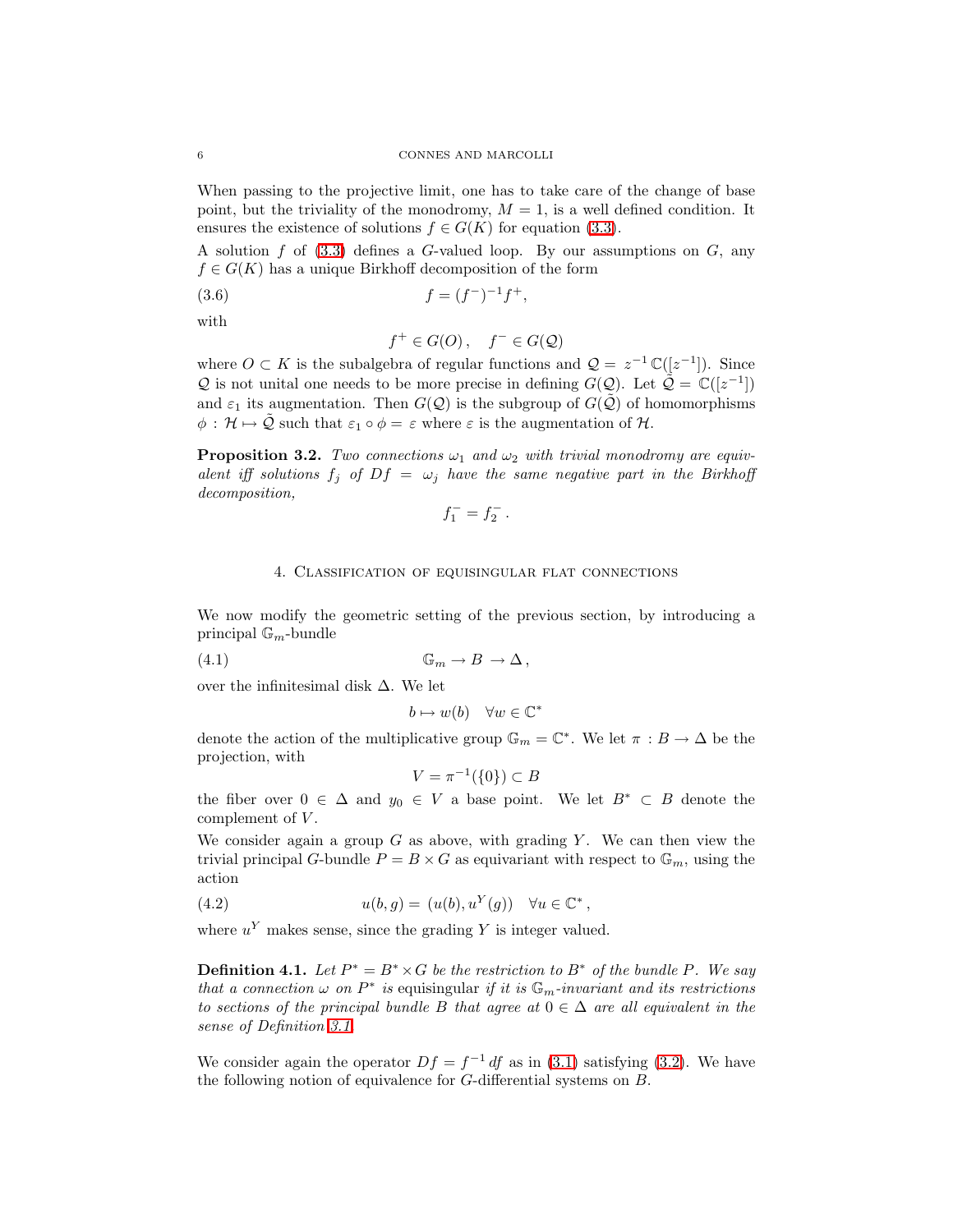**Definition 4.2.** Two connections  $\omega$  and  $\omega'$  on  $P^*$  are equivalent iff

$$
\omega' = Dh + h^{-1}\omega h,
$$

for a G-valued  $\mathbb{G}_m$ -invariant map h regular in B.

The main step towards the formulation of perturbative renormalization as a Riemann-Hilbert correspondence is given by the following correspondence between flat equisingular G-connections and elements in the Lie algebra g.

We begin by choosing a non-canonical regular section

$$
\sigma : \Delta \to B \,, \quad \text{ with } \quad \sigma(0) = y_0 \,.
$$

We shall later show that the correspondence established below is in fact independent of the choice of  $\sigma$ . To lighten notations we use  $\sigma$  as the local frame that trivializes the bundle B, which we identify with  $\Delta \times \mathbb{C}^*$ .



<span id="page-6-1"></span><span id="page-6-0"></span>**Theorem 4.3.** Let  $\omega$  be a flat equisingular G-connection. There exists a unique element  $\beta \in \mathfrak{g}$  of the Lie algebra of G, such that  $\omega$  is equivalent to the flat equisingular connection  $D\gamma$  associated to the section

(4.3) 
$$
\gamma(z,v) = \mathrm{Te}^{-\frac{1}{z}\int_0^v \mathbf{u}^{\mathbf{Y}}(\beta) \frac{\mathrm{du}}{\mathbf{u}}} \in G,
$$

where the integral is performed on the straight path  $u = tv, t \in [0, 1]$ .

**Proof.** as above, we express a connection on  $P^*$  in terms of  $\mathfrak{g}\text{-valued 1-forms on }$  $B^*$ , and we use the trivialization  $\sigma$  to write it as

$$
\omega = A dz + B \frac{dv}{v},
$$

where both  $A(z, v)$  and  $B(z, v)$  are g-valued functions and  $\frac{dv}{v}$  is the fundamental 1-form of the principal bundle B.

Let  $\omega = A dz + B \frac{dv}{v}$  be an invariant connection. One has

$$
\omega(z, u\, v) = u^Y(\omega(z, v)),
$$

which shows that  $\omega$  is determined by its restriction to the section  $v = 1$ . One then has

$$
\omega(z, u) = u^{Y}(a) dz + u^{Y}(b) \frac{du}{u}
$$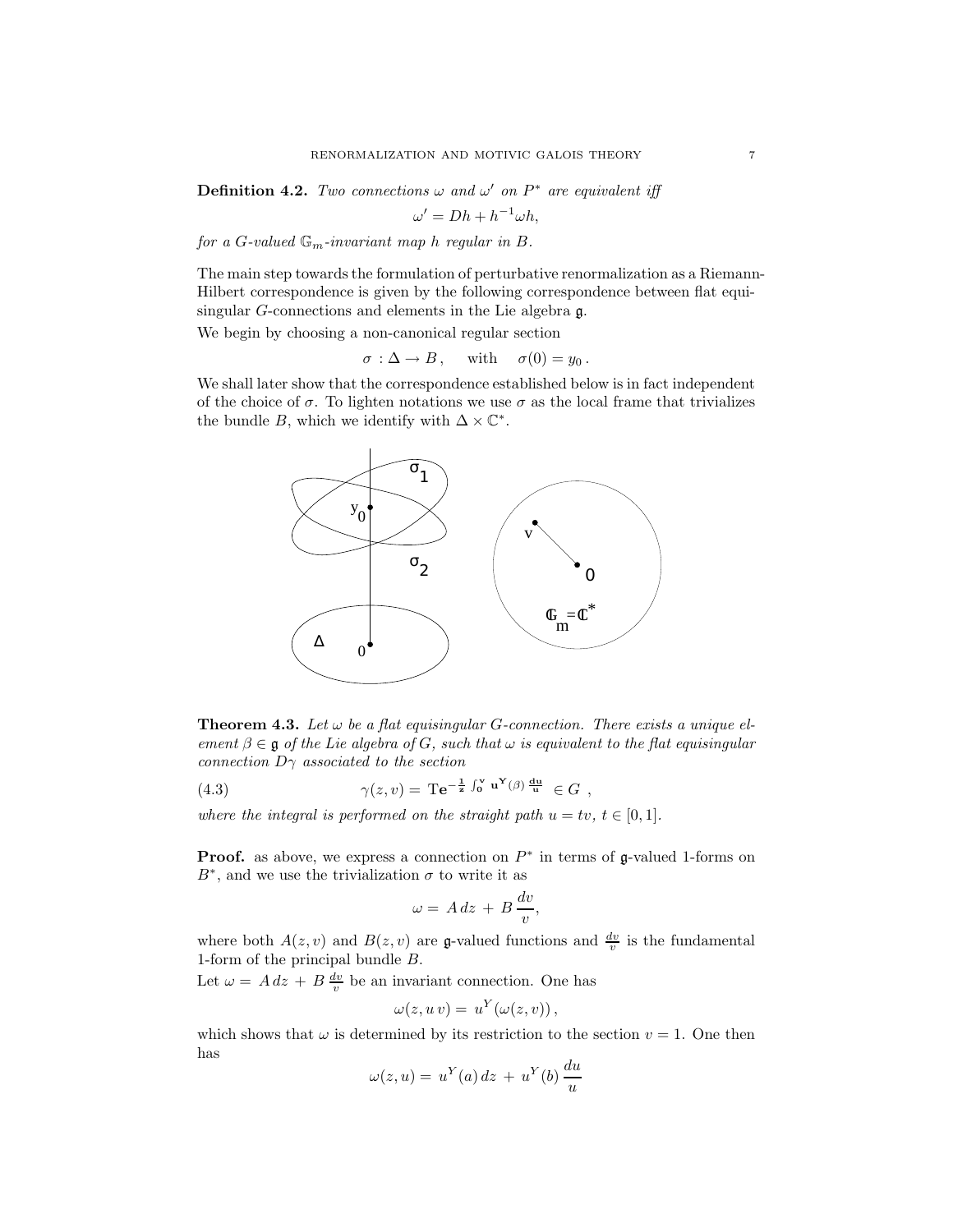for suitable elements  $a, b \in \mathfrak{g}(K)$ .

The flatness of the connection means that we have

(4.4) 
$$
\frac{db}{dz} - Y(a) + [a, b] = 0.
$$

The positivity of the integral grading Y shows that the connection  $\omega$  extends to a flat connection on the product  $\Delta^* \times \mathbb{C}$ . Moreover its restriction to  $\Delta^* \times \{0\}$  is equal to 0. This suffices to show that the connection has trivial monodromy with respect to both generators of  $\pi_1(B^*) = \mathbb{Z}^2$ .

One can then explicitely write down a solution of the differential system

$$
(4.5) \t\t D\gamma = \omega
$$

in the form

(4.6) 
$$
\gamma(z,v) = \mathrm{Te}^{\int_0^v \mathbf{u}^{\mathbf{Y}}(\mathbf{b}(\mathbf{z}))\frac{\mathrm{d}\mathbf{u}}{\mathbf{u}}},
$$

where integration is performed on the straight path  $u = tv, t \in [0, 1]$ . This gives a translation invariant loop  $\gamma$ ,

$$
(4.7) \t\t\t\t\t\gamma(z, u) = u^Y \gamma(z)
$$

fulfilling

(4.8) 
$$
\gamma(z)^{-1}d\gamma(z) = a dz, \qquad \gamma(z)^{-1}Y\gamma(z) = b.
$$

By hypothesis  $\omega$  is equisingular, hence the restrictions  $\omega_s$  to the lines

$$
\Delta_s^* = \{(z, e^{sz}); z \in \Delta^*\}
$$

are mutually equivalent. By proposition [3.2,](#page-5-0) using the fact that the restriction of  $\gamma(z, u) = u^Y \gamma(z)$  to  $\Delta_s^*$  is given by  $\gamma_s(z) = \theta_{sz} \gamma(z)$ , we obtain that the negative parts of the Birkhoff decomposition of the loops  $\gamma_s(z)$  are independent of the parameter s.

Thus, by the results of Section [2,](#page-2-0) there exists an element  $\beta \in \mathfrak{g}$  and a regular loop  $\gamma_{\text{reg}}(z)$ , such that

(4.9) 
$$
\gamma(z,1) = \mathrm{Te}^{-\frac{1}{z}\int_{\infty}^{0} \theta_{-\mathbf{t}}(\beta) \,\mathrm{d}\mathbf{t}} \gamma_{\text{reg}}(z).
$$

<span id="page-7-0"></span>Thus, up to an equivalence given by the regular loop  $u^Y(\gamma_{\text{reg}}(z))$ , we can write the solution in the form

(4.10) 
$$
\gamma(z, u) = u^Y (\text{Te}^{-\frac{1}{z} \int_{\infty}^0 \theta_{-\mathbf{t}}(\beta) \, \mathrm{d}\mathbf{t}}),
$$

which only depends upon  $\beta \in \mathfrak{g}$ . Since  $u^Y$  is an automorphism one can in fact rewrite [\(4.10\)](#page-7-0) as

(4.11) 
$$
\gamma(z,v) = \mathrm{Te}^{-\frac{1}{z}\int_0^v \mathbf{u}^{\mathbf{Y}}(\beta) \frac{\mathrm{d} \mathbf{u}}{\mathbf{u}}},
$$

where the integral is performed on the straight path  $u = tv, t \in [0, 1]$ .

We then need to understand in what way the class of the solution  $(4.10)$  depends upon  $\beta \in \mathfrak{g}$ .

An equivalence between two equisingular flat connections generates a relation between solutions of the form

$$
\gamma_2(z, u) = \gamma_1(z, u) h(z, u)
$$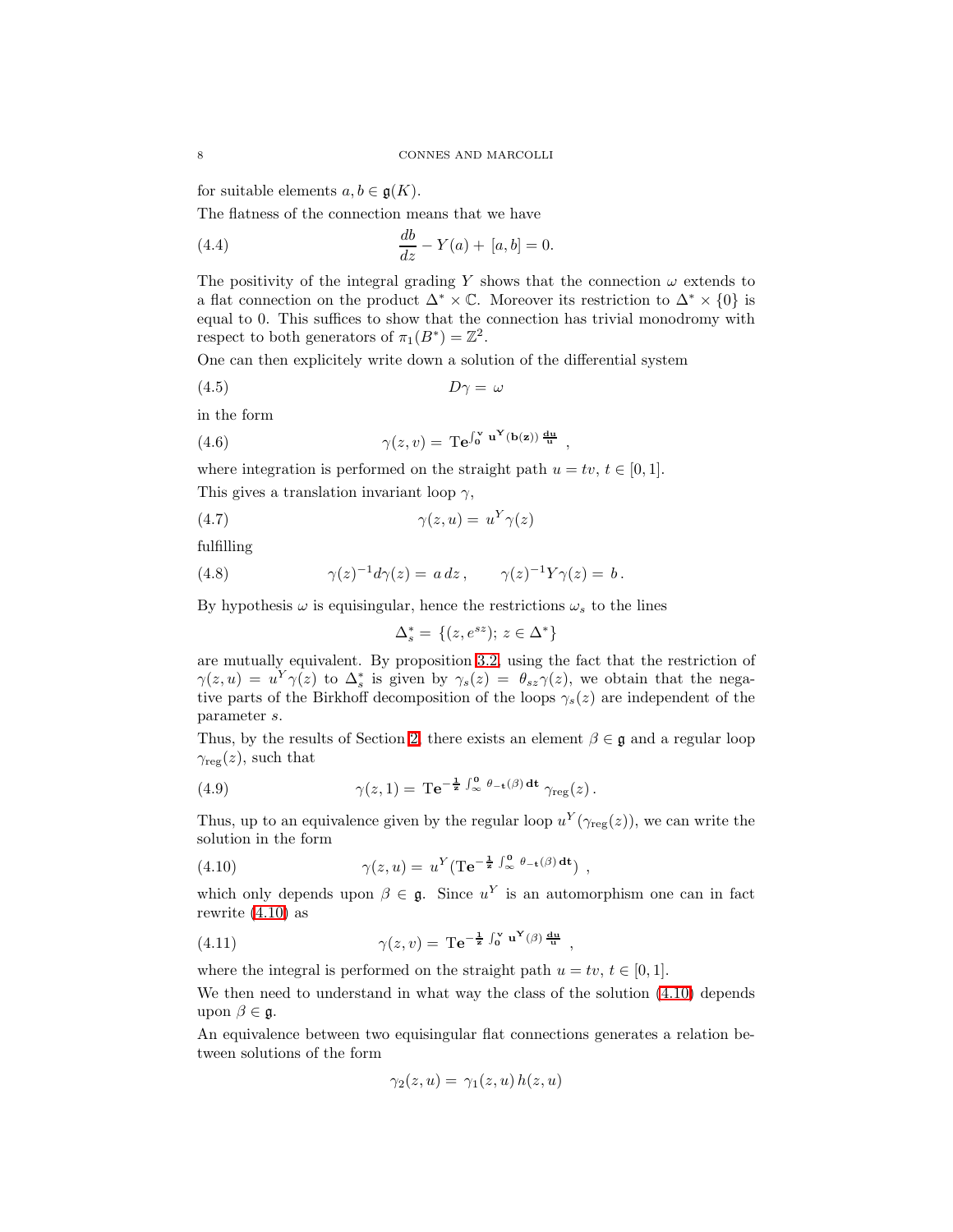with h regular. Thus, the negative parts of the Birkhoff decomposition of both

$$
\gamma_j(z,1) = \mathrm{Te}^{-\frac{1}{z}\int_{\infty}^0 \theta_{-\mathbf{t}}(\beta_j) \,\mathrm{d}\mathbf{t}}
$$

have to be the same, and this gives  $\beta_1 = \beta_2$ .

Finally, we need to show that, for any  $\beta \in \mathfrak{g}$ , the connection  $\omega = D\gamma$  with  $\gamma$  given by [\(4.3\)](#page-6-0) is equisingular. The equivariance follows from the invariance of the section γ. Let then  $v(z) \in \mathbb{C}^*$  be a regular function with  $v(0) = 1$  and consider the section  $v(z)\sigma(z)$  instead of  $\sigma(z)$ . The restriction of  $\omega = D\gamma$  to this new section is now given by  $D_{\gamma_v}$ , where

(4.12) 
$$
\gamma_v(z) = \mathrm{Te}^{-\frac{1}{z}\int_0^{v(z)} u^Y(\beta) \frac{du}{u}} \in G.
$$

<span id="page-8-0"></span>We claim that the Birkhoff decomposition of  $\gamma_v$  is given by  $\gamma_v(z) = \gamma_v^-(z)^{-1} \gamma_v^+(z)$ with

(4.13) 
$$
\gamma_v^-(z)^{-1} = \mathrm{Te}^{-\frac{1}{z} \int_0^1 \mathbf{u}^{\mathbf{Y}}(\beta) \frac{d\mathbf{u}}{\mathbf{u}}} \quad \text{and} \quad \gamma_v^+(z) = \mathrm{Te}^{-\frac{1}{z} \int_1^{\mathbf{V}(z)} \mathbf{u}^{\mathbf{Y}}(\beta) \frac{d\mathbf{u}}{\mathbf{u}}}.
$$

Indeed, the first term in [\(4.13\)](#page-8-0) is a regular function of  $z^{-1}$  and gives a polynomial in  $z^{-1}$  when paired with any element of H. The second term is a regular function of z, using the Taylor expansion of  $v(z)$  at  $z = 1$ .

<span id="page-8-1"></span>By a similar argument, one gets the independence on the choice of the section, as follows.

Theorem 4.4. The above correspondence between flat equisingular G-connections and elements  $\beta \in \mathfrak{g}$  of the Lie algebra of G is independent of the choice of the local regular section  $\sigma : \Delta \to B$ , with  $\sigma(0) = y_0$ .

Given two choices  $\sigma_2 = \alpha \sigma_1$  of local sections, the regular values  $\gamma_{\text{reg}}(y_0)_j$  of solutions of the differential system above, in the corresponding singular frames, are related by

$$
\gamma_{\text{reg}}(y_0)_2 = e^{-s\,\beta} \gamma_{\text{reg}}(y_0)_1
$$

where

$$
s = \left(\frac{d\alpha(z)}{dz}\right)_{z=0}.
$$

It is this second statement that controls the ambiguïty inherent to the renormalization group action in the physics setting, where there is no preferred choice of local regular section  $\sigma$ . In that context the principal bundle B over an infinitesimal disk of complexified dimensions around D admits as fiber over  $z \in \Delta$  the set of all possible normalizations for the integration in complexified dimension  $D-z$ . Moreover, the choice of the base point in the fiber  $V$  over  $D$  corresponds to the choice of the Planck constant, while the choice of the section  $\sigma$  (up to order one) corresponds to the choice of a "unit of mass".

 $\Box$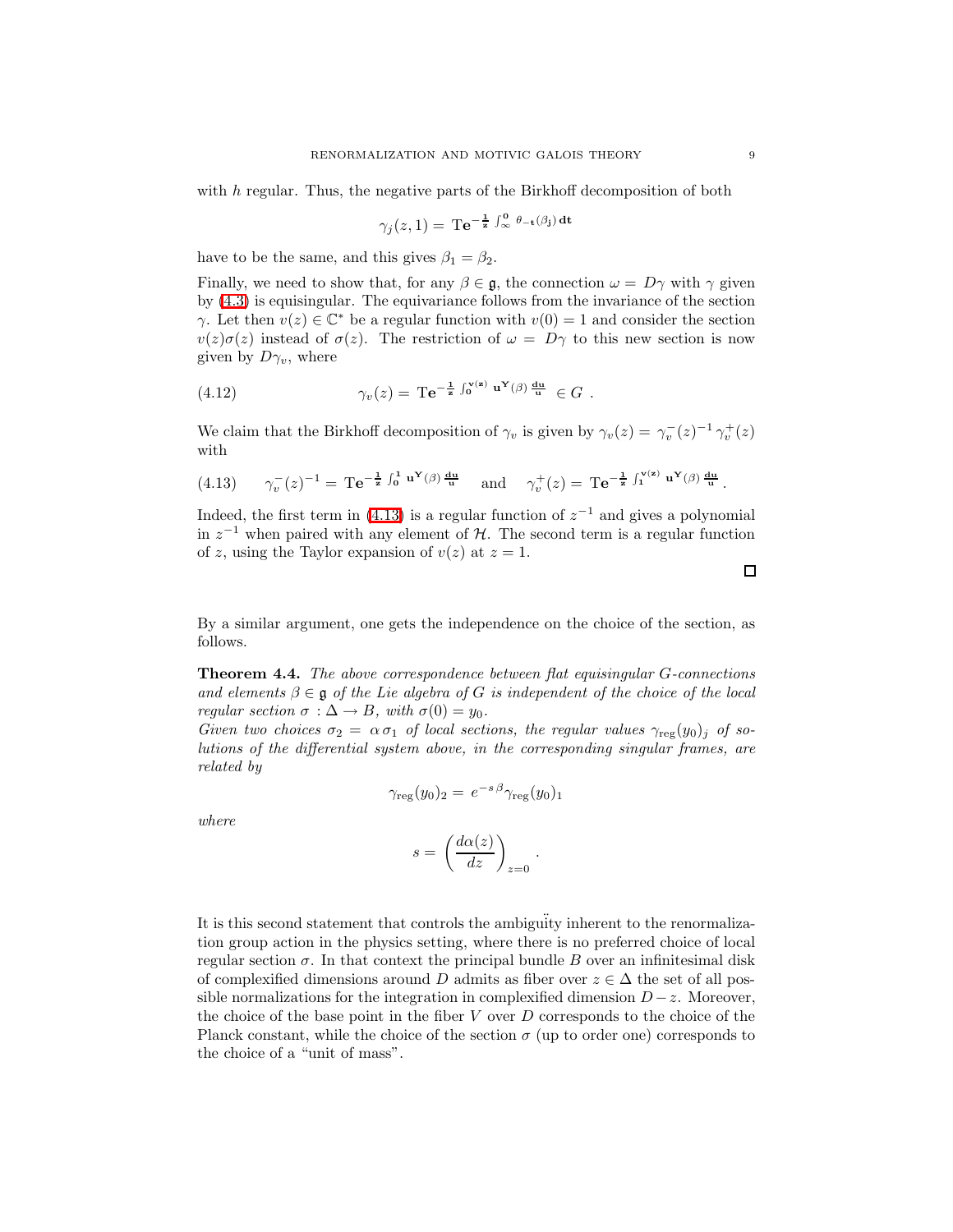#### 10 CONNES AND MARCOLLI

### 5. The universal singular frame

<span id="page-9-0"></span>We shall now reformulate the results of Section [4](#page-5-1) as a Riemann-Hilbert correspondence. At the representation theoretic level, we want to encode the data classifying equivalence classes of equisingular flat connections (Theorem [4.3\)](#page-6-1) by a homomorphism

$$
(5.1) \t\t\t U^* \longrightarrow G^*
$$

from some universal group  $U^*$  to  $G^*$ .

Viewed in this perspective, the group  $U^*$  can be thought of as an analog of the Ramis exponential torus in the wild fundamental group that gives the local Riemann– Hilbert correspondence in the context of differential Galois theory (cf. [\[19\]](#page-14-7), [\[20\]](#page-14-8)). In fact, here the equisingular flat connections have trivial monodromy and one does not see the Stokes phenomenon, as we are only dealing with perturbative renormalization. Thus, the group  $U^*$  resembles most the remaining part of the wild fundamental group, given by the exponential torus, which appears in the formal local theory  $(cf. [19], [20]$  $(cf. [19], [20]$  $(cf. [19], [20]$  $(cf. [19], [20]$  and §3 of [\[21\]](#page-14-9)). We will analyze more closely the relation to the wild fundamental group in [\[11\]](#page-14-10).

In [\(5.1\)](#page-9-0) we need to get both  $Z_0$  and  $\beta$  in the range at the Lie algebra level. Thus, working with Lie algebras, it is natural to consider first the free Lie algebra generated by  $Z_0$  and  $\beta$ . It is important, though, to keep track of the properties one needs so that the formulae above make sense, such as positivity and integrality of the grading.

By these properties, we can write  $\beta$  as an infinite formal sum

(5.2) 
$$
\beta = \sum_{1}^{\infty} \beta_n,
$$

where, for each  $n, \beta_n$  is homogeneous of degree n for the grading,

$$
Y(\beta_n)=n\,\beta_n.
$$

Thus, assigning  $\beta$  and the action of the grading on it is the same as giving a collection of homogeneous elements  $\beta_n$  fulfilling no restriction besides  $Y(\beta_n) = n\beta_n$ . In particular, there is no condition on their Lie brackets. Thus, these data are the same as giving a homomorphism from the following affine group scheme  $U$  to  $G$ .

At the Lie algebra level, U comes from the free graded Lie algebra

$$
\mathcal{F}(1,2,3,\cdots)_{\bullet}
$$

generated by elements  $e_{-n}$  of degree n,  $n > 0$ . At the Hopf algebra level, we therefore take the graded dual of the enveloping algebra  $\mathcal{U}(\mathcal{F})$ , so that

(5.3) 
$$
\mathcal{H}_u = \mathcal{U}(\mathcal{F}(1,2,3,\cdots)_\bullet)^\vee.
$$

It is well known that, as an algebra,  $\mathcal{H}_u$  is isomorphic to the linear space of noncommutative polynomials in variables  $f_n$ ,  $n \in \mathbb{N}_{>0}$  with the shuffle product.

We have obtained this way a pro-unipotent affine group scheme  $U$  which is graded in positive degree.

<span id="page-9-1"></span>We can now reformulate the main theorem of Section [4](#page-5-1) as follows.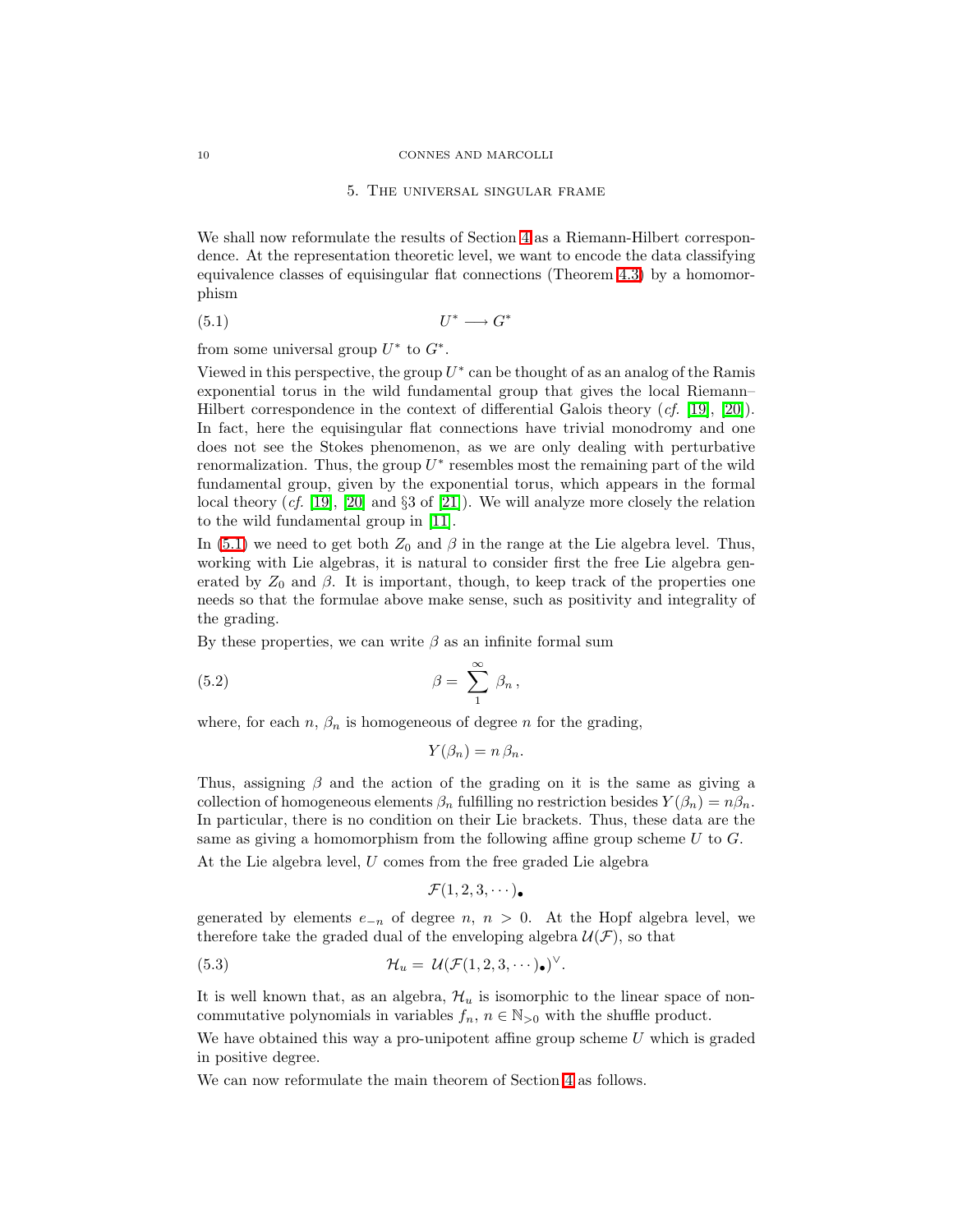**Theorem 5.1.** Let  $G$  be a positively graded pro-unipotent Lie group. There exists a canonical bijection between equivalence classes of flat equisingular G-connections and graded representations

$$
\rho:U\to G
$$

in G of the group scheme U defined above.

We can consider the semi-direct product  $U^*$  of U by the grading as an affine group scheme with a natural homomorphism  $U^* \to \mathbb{G}_m$  to the multiplicative group. The compatibility with the grading means that  $\rho$  extends to a homomorphism

$$
\rho^*: U^* \to G^*.
$$

Theorem [5.1](#page-9-1) shows that the group  $U^*$  plays, in the formal theory, a role analogous to the Ramis exponential torus of differential Galois theory. The conceptual reason for considering the group  $U^*$  rather than U will become clear in the next section. The equality

$$
(5.4) \qquad \qquad e = \sum_{1}^{\infty} e_{-n}
$$

<span id="page-10-0"></span>defines an element of the Lie algebra of  $U$ . Since  $U$  is by construction a prounipotent affine group scheme, we can lift  $e$  to a morphism of affine group schemes

$$
\mathbf{rg} \,:\, \mathbb{G}_a \,\to\, U \,,
$$

from the additive group  $\mathbb{G}_a$  to  $U$ .

The morphism [\(5.5\)](#page-10-0) represents the renormalization group in our context. The corresponding ambiguity is generated, as explained above in Theorem [4.4,](#page-8-1) by the absence of a canonical trivialization for the  $\mathbb{G}_m$ -bundle corresponding to integration in complexified dimensions around D.

The formulae considered in the previous sections still make sense in the universal case where  $G^* = U^*$ , hence we can define the universal singular frame, by the equality

(5.6) 
$$
\gamma(z,v) = \mathrm{Te}^{-\frac{1}{z}\int_0^v \mathbf{u}^Y(\mathbf{e})\frac{\mathbf{du}}{\mathbf{u}}} \in U.
$$

<span id="page-10-1"></span>This is easily computed in terms of iterated integrals and one obtains the following expression.

Proposition 5.2. The universal singular frame is given by

$$
\gamma(z,v) = \sum_{n\geq 0} \sum_{k_j>0} \frac{e(-k_1)e(-k_2)\cdots e(-k_n)}{k_1(k_1+k_2)\cdots(k_1+k_2+\cdots+k_n)} v^{\sum k_j} z^{-n}.
$$

It is interesting to notice that exactly the same expression occurs in the local index formula of [\[12\]](#page-14-2). The renormalization group idea is also used in that context, in the case of higher poles in the dimension spectrum.

Adopting this universal singular frame in the dimensional regularization technique has the effect of removing all divergences. One obtains a finite theory, which depends only upon the choice of local trivialization of the principal  $\mathbb{G}_m$ -bundle B, whose base  $\Delta$  is the space of complexified dimensions around D and whose fibers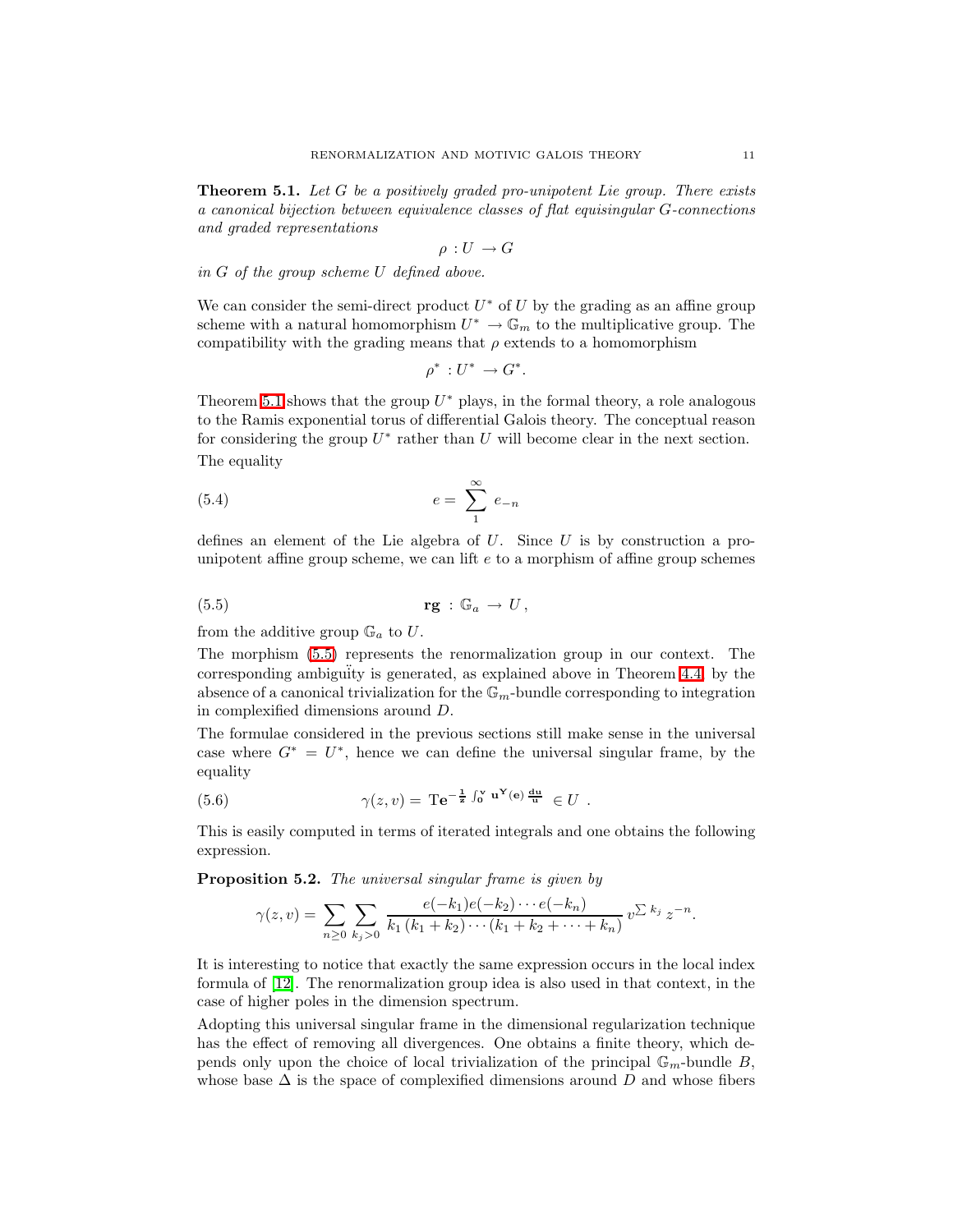correspond to normalizations of the integral in complex dimensions, as used by physicists in the Dim-Reg scheme.

6. The classifying affine group scheme as a motivic Galois group

In this section we construct a category of equivalence classes of equisingular flat vector bundles. This allows us to reformulate the Riemann–Hilbert correspondence in terms of finite dimensional linear representations of  $U^*$ . The relation to the formulation given in the previous section is given by passing to the finite dimensional representations of the group  $G^*$ . Since  $G^*$  is an affine group scheme, there are enough such representations, and they are specified  $(cf. [13])$  $(cf. [13])$  $(cf. [13])$  by assigning the following data.

- A graded vector space  $E = \bigoplus_{n \in \mathbb{Z}} E_n$ ,
- A graded representation  $\pi$  of G in E.

Notice that a graded representation of  $G$  in  $E$  can equivalently be described as a graded representation of  $\mathfrak g$  in E. Moreover, since the Lie algebra  $\mathfrak g$  is positively graded, both representations are compatible with the weight filtration given by

(6.1) 
$$
W^{-n}(E) = \bigoplus_{m \geq n} E_m.
$$

At the group level, the corresponding representation in the associated graded

<span id="page-11-0"></span>
$$
Gr_n^W = W^{-n}(E)/W^{-n-1}(E).
$$

is the identity.

We now proceed to construct a Tannakian category of equivalence classes of equisingular flat vector bundles, independent of the group G.

**Definition 6.1.** Let  $(E, W)$  be a filtered vector bundle with a given trivialization of the associated graded  $Gr^W(E)$ .

- (1) A W-connection on E is a connection  $\nabla$  on E, which is compatible with the filtration (i.e. restricts to all  $W^k(E)$ ) and induces the trivial connection on the associated graded  $Gr^W(E)$ .
- (2) Two W-connections on  $E$  are W-equivalent iff there exists an automorphism of E preserving the filtration, inducing the identity on  $Gr^W(E)$ , and conjugating the connections.

We now define the category  $\mathcal E$  of equisingular flat bundles.

Let B be the principal  $\mathbb{G}_m$ -bundle considered in Section [4.](#page-5-1) The *objects* of  $\mathcal E$  are the equivalence classes of pairs

$$
\Theta = (E, \nabla),
$$

where

- $E$  is a  $\mathbb{Z}$ -graded finite dimensional vector space.
- $\nabla$  is an equisingular flat W-connection on  $B^*$ , defined on the  $\mathbb{G}_m$ -equivariant filtered vector bundle  $(E, W)$  induced by E with its weight filtration [\(6.1\)](#page-11-0).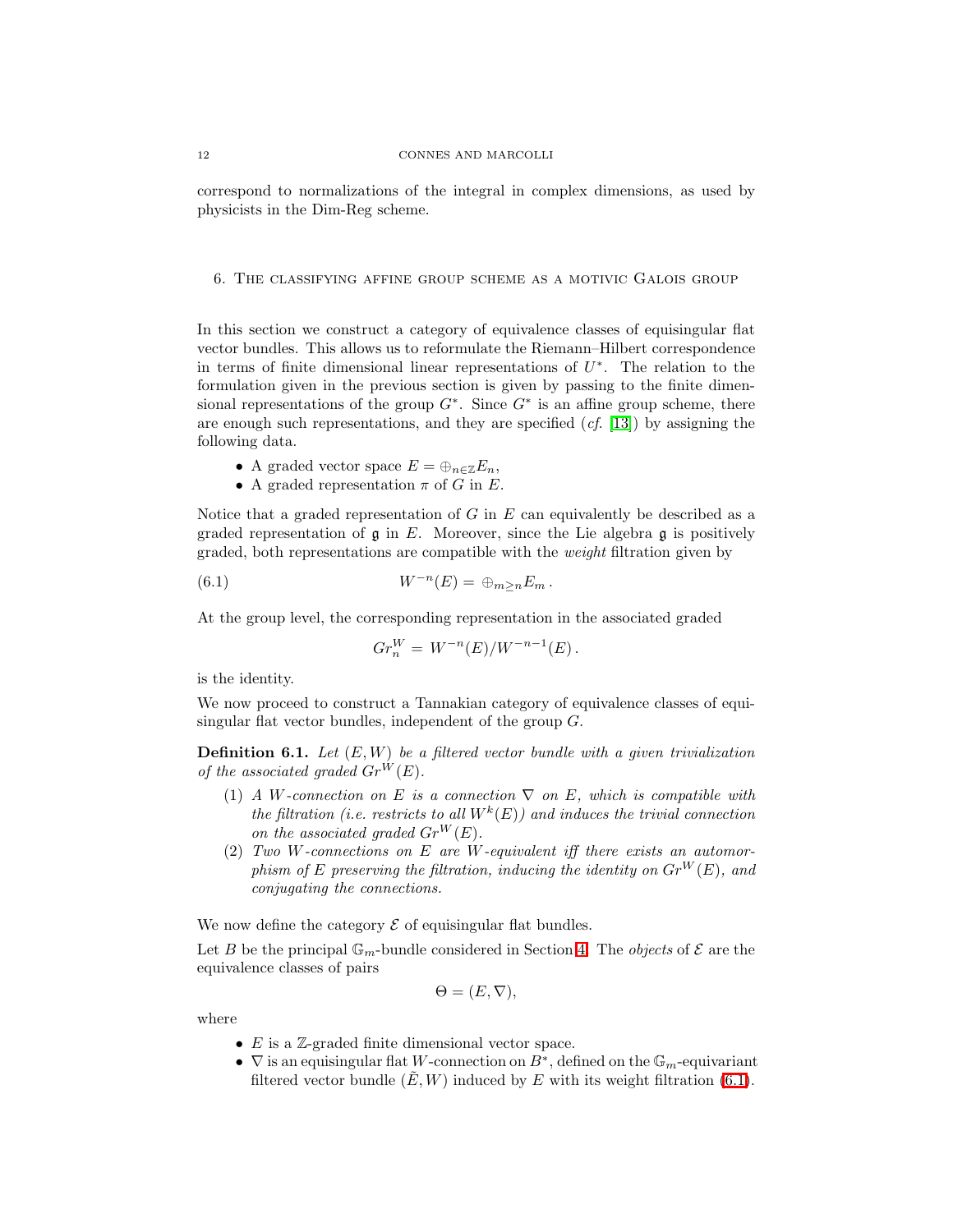By construction  $\tilde{E}$  is the trivial bundle  $B \times E$  endowed with the action of  $\mathbb{G}_m$  given by the grading. The trivialization of the associated graded  $Gr^W(\tilde{E})$  is simply given by the identification with the trivial bundle with fiber E. The equisingularity of  $\nabla$ here means that it is  $\mathbb{G}_m$ -invariant and that all restrictions to sections  $\sigma$  of B with  $\sigma(0) = y_0$  are W-equivalent.

We refer to such pairs  $\Theta = (E, \nabla)$  as flat equisingular bundles. We only retain the datum of the W-equivalence class of the connection  $\nabla$ .

Given two flat equisingular bundles  $\Theta$ ,  $\Theta'$  we define the *morphisms* 

$$
T \in \text{Hom}(\Theta, \Theta')
$$

<span id="page-12-0"></span>in the category  $\mathcal E$  as linear maps  $T : E \to E'$ , compatible with the grading, fulfilling the condition that the following W-connections  $\nabla_j$ ,  $j = 1, 2$ , on  $\tilde{E}' \oplus \tilde{E}$ are W-equivalent,

(6.2) 
$$
\nabla_1 = \begin{bmatrix} \nabla' & T \nabla - \nabla' T \\ 0 & \nabla \end{bmatrix} \sim \nabla_2 = \begin{bmatrix} \nabla' & 0 \\ 0 & \nabla \end{bmatrix}.
$$

In [\(6.2\)](#page-12-0),  $\nabla_1$  is obtained by conjugating  $\nabla_2$  by the unipotent matrix

$$
\begin{bmatrix} 1 & T \\ 0 & 1 \end{bmatrix}
$$

.

This shows that condition [\(6.2\)](#page-12-0) is well defined, independently of the choice of representatives for the connections  $\nabla$  and  $\nabla'$ .

For  $\Theta = (E, \nabla)$ , we set  $\omega(\Theta) = E$  and we view  $\omega$  as a functor from the category of equisingular flat bundles to the category of vector spaces. We then have the following result.

<span id="page-12-1"></span>**Theorem 6.2.** Let  $\mathcal{E}$  be the category of equisingular flat bundles defined above.

- (1)  $\mathcal E$  is a Tannakian category.
- (2) The functor  $\omega$  is a fiber functor.
- (3)  $\mathcal E$  is equivalent to the category of finite dimensional representations of  $U^*$ .

In all the above we worked over C, with convergent Laurent series. However, much of it can be rephrased with formal Laurent series. Since the universal singular frame is given in rational terms by proposition [5.2,](#page-10-1) the result of Theorem [6.2](#page-12-1) holds over any field of characteristic zero and in particular over Q.

For each integer  $n \in \mathbb{Z}$ , we then define an object  $\mathbb{Q}(n)$  in the category  $\mathcal E$  of equisingular flat bundles as the trivial bundle given by a one-dimensional Q-vector space placed in degree  $n$ , endowed with the trivial connection on the associated bundle over B.

For any flat equisingular bundle Θ let

$$
\omega_n(\Theta) = \text{Hom}(\mathbb{Q}(n), Gr_{-n}^W(\Theta)),
$$

and notice that  $\omega = \bigoplus \omega_n$ .

The group  $U^*$  can be regarded as a motivic Galois group. One has, for instance, the following identification ([\[14\]](#page-14-4), [\[13\]](#page-14-3)).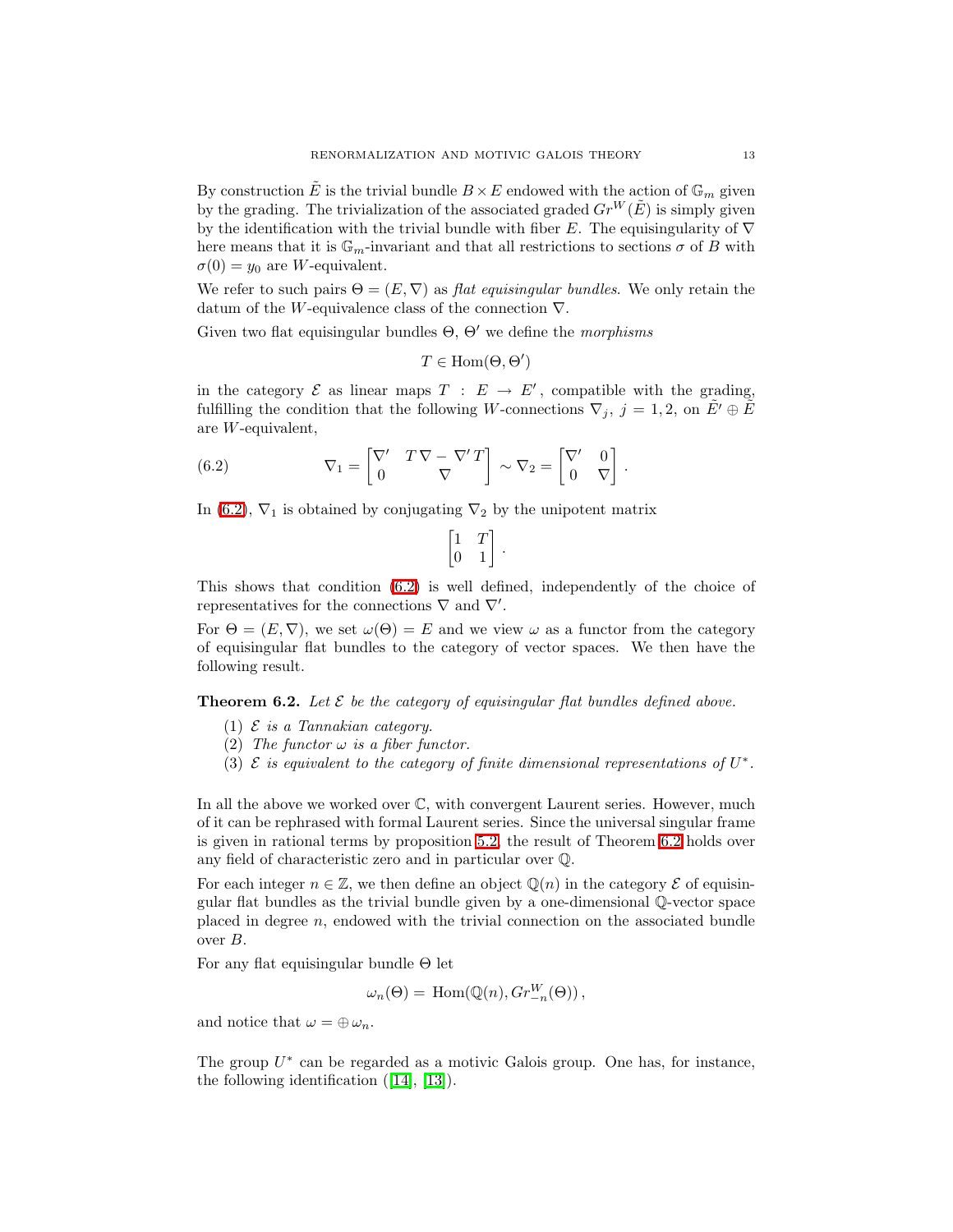<span id="page-13-5"></span>Proposition 6.3. There is a (non-canonical) isomorphism

(6.3) 
$$
U^* \sim G_{\mathcal{M}_T}(\mathcal{O})\,.
$$

of the affine group scheme  $U^*$  with the motivic Galois group  $G_{\mathcal{M}_T}(\mathcal{O})$  of the scheme S<sup>4</sup> of 4-cyclotomic integers.

It is important here to stress the fact  $(cf.$  the "mise en garde" of [\[13\]](#page-14-3)) that there is so far no "canonical" choice of a free basis in the Lie algebra of the above motivic Galois group so that the above isomorphism still requires making a large number of noncanonical choices. In particular it is premature to assert that the above category of equisingular flat bundles is directly related to the category of 4-cyclotomic Tate motives. The isomorphism  $(6.3)$  does not determine the scheme  $S_4$  uniquely. In fact, a similar isomorphism holds with  $S_3$  the scheme of 3-cyclotomic integers.

On the other hand, when considering the category  $\mathcal{M}_T$  in relation to physics, inverting the prime 2 is relevant to the definition of geometry in terms of  $K$ -homology, which is at the center stage in noncommutative geometry. We recall, in that respect, that it is only after inverting the prime 2 that (in sufficiently high dimension) a manifold structure on a simply connected homotopy type is determined by the K-homology fundamental class.

Moreover, passing from  $\mathbb Q$  to a field with a complex place, such as the above cyclotomic fields  $k$ , allows for the existence of non-trivial regulators for all algebraic K-theory groups  $K_{2n-1}(k)$ . It is noteworthy also that algebraic K-theory and regulators already appeared in the context of quantum field theory and NCG in [\[7\]](#page-13-6). The appearance of multiple polylogarithms in the coefficients of divergences in QFT, discovered by Broadhurst and Kreimer ([\[2\]](#page-13-7), [\[3\]](#page-13-8)), as well as recent considerations of Kreimer on analogies between residues of quantum fields and variations of mixed Hodge–Tate structures associated to polylogarithms  $(cf. [18])$  $(cf. [18])$  $(cf. [18])$ , suggest the existence for the above category of equisingular flat bundles of suitable Hodge-Tate realizations given by a specific choice of Quantum Field Theory.

### **REFERENCES**

- <span id="page-13-7"></span><span id="page-13-4"></span>[1] H. Araki, *Expansional in Banach algebras*, Ann. Sci. Ecole Norm. Sup. (4) 6 (1973), 67–84. ´
- [2] D.J. Broadhurst *On the enumeration of irreducible k-fold Euler sums and their roles in knot theory and field theory*. [hep-th/9604128.](http://arXiv.org/abs/hep-th/9604128)
- <span id="page-13-8"></span><span id="page-13-1"></span>[3] D.J. Broadhurst, D. Kreimer *Association of multiple zeta values with positive knots via Feynman diagrams up to 9 loops*. Phys. Lett. B 393 (1997), no. 3-4, 403–412.
- [4] P. Cartier, *A mad day's work: from Grothendieck to Connes and Kontsevich. The evolution of concepts of space and symmetry*, in "Les relations entre les mathématiques et la physique théorique", 23–42, Inst. Hautes Études Sci., Bures-sur-Yvette, 1998. (English translation in Bull. Amer. Math. Soc. (N.S.) 38 (2001), no. 4, 389–408).
- <span id="page-13-3"></span>[5] J. Collins, *Renormalization*, Cambridge Monographs in Math. Physics, Cambridge University Press, 1984.
- <span id="page-13-2"></span>[6] A. Connes, *Sym´etries Galoisiennes et Renormalisation*, in "Poincar´e Seminar 2002: Vacuum Energy-Renormalization", Progress in Mathematical Physics, V. 30, Birkhauser 2003.
- <span id="page-13-6"></span>[7] A. Connes and M. Karoubi, *Caractère multiplicatif d'un module de Fredholm*, K-Theory 2 (1988), no. 3, 431-463.
- [8] A. Connes and D. Kreimer, *Renormalization in quantum field theory and the Riemann-Hilbert problem*. J. High Energy Phys. (1999) no. 9, Paper 24, 8 pp. (electronic).
- <span id="page-13-0"></span>[9] A. Connes and D. Kreimer, *Renormalization in quantum field theory and the Riemann-Hilbert problem. I. The Hopf algebra structure of graphs and the main theorem*. Comm. Math. Phys. 210 (2000), no. 1, 249–273.